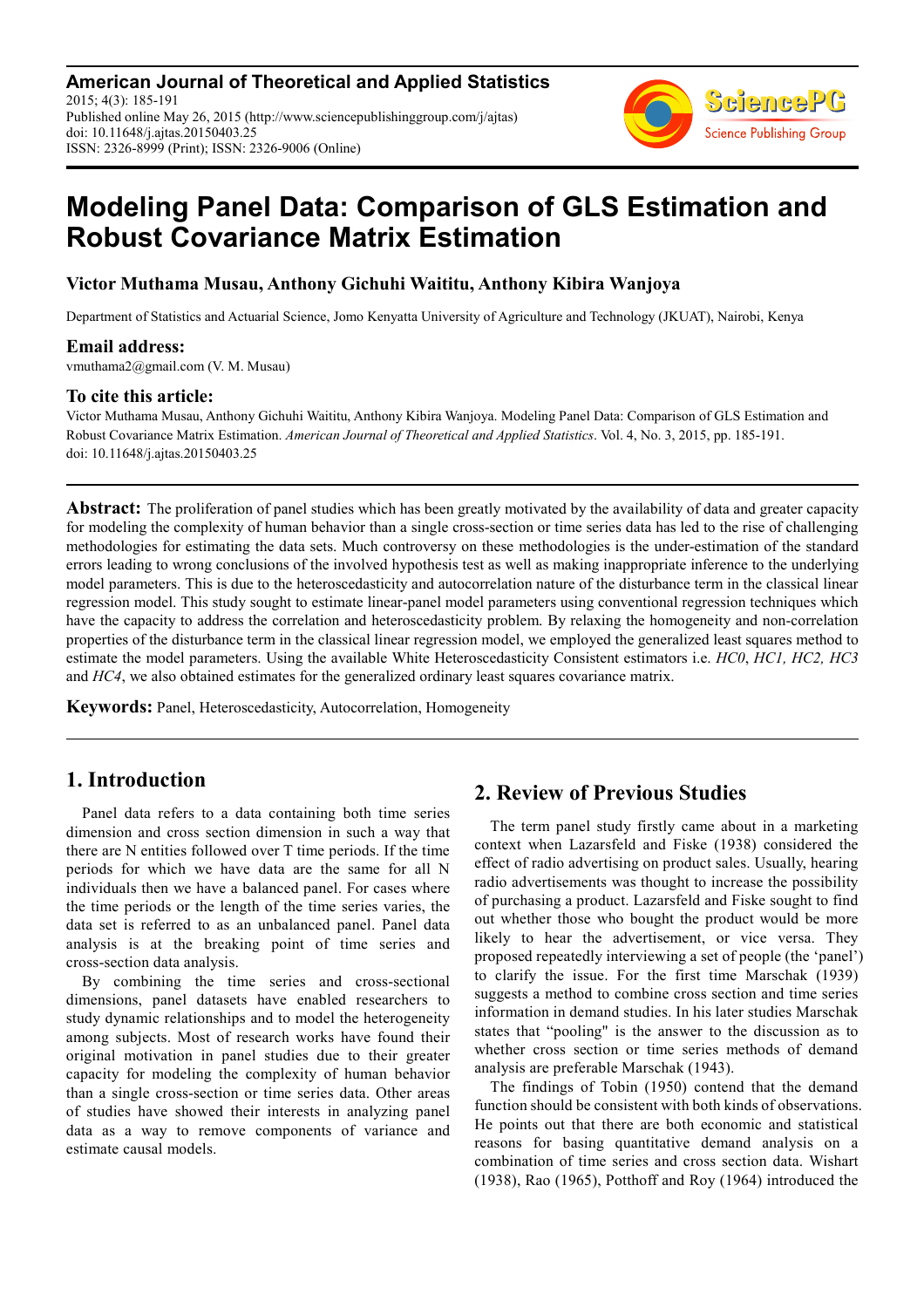use of multivariate analysis for analyzing growth curves. Particularly, they considered the problem of fitting polynomial growth curves of serial measurements from a group of subjects. Grizzle and Allen (1969), made advancements on this approach by introducing covariates, explanatory variables, into the analysis. Laird and Ware (1982) made the other significant transition from multivariate analysis to regression modeling by introducing the two-stage model that allows for both fixed and random effects.

The need for efficient and consistent estimates challenged the ingenuity of many researchers to come up with models that yielded consistent and efficient estimates. Kleiber and Zeileis (2010) follow the history of Grunfeld data and present replication files to selected results from various studies as well as for the Grunfeld's thesis. In this study GLS and robust covariance matrix estimation techniques were used to model this data set.

# **3. Methodology**

#### *3.1. The Linear Panel Model*

The basic linear panel models can be described through suitable restrictions of the following general model:

$$
y_{it} = \beta_0 + \beta_1 x_{1it} + \beta_2 x_{2it} + \cdots \beta_k x_{kit} + \epsilon_{it} \qquad (1)
$$

Where  $i=1, 2, \ldots$  is the individual (group, state...e.t.c) index, t=1, 2... T is the time index and  $\epsilon_{it}$  is a random disturbance term of mean zero. To model for individual heterogeneity, one often assumes that the disturbance term comprises of two separate components, one of which is specific to the individual and doesn't change over time (time invariant). This is usually referred to as the unobserved heterogeneity component. The other component, conventionally known as the idiosyncratic error component is usually assumed to be independent of both the regressors and the individual error components.

#### *3.2. Generalized Least Squares (GLS)*

GLS is normally designed to produce an optimal unbiased estimator of β for the situation with heterogeneous variance. The standard linear model to be considered is of the form:

$$
y = \beta X + \epsilon \tag{2}
$$

where y is the  $n \times 1$  response vector, X is a  $n \times p$  model matrix,  $\beta$  is a  $p \times 1$  vector of parameters to be estimated and  $\epsilon$  is a  $n \times 1$  vector of errors.

#### *3.2.1. Parameter Estimation*

To obtain the parameter estimates for model … we use the maximum likelihood approach, where we write the log-likelihood of a single observation i (where  $i=1, 2, \ldots n$ ) in terms of the unknown regression parameter  $\beta$  and the variance covariance matrix,  $\Sigma$ ;

$$
y_i(\beta, \Sigma) = -n/2 \log_e(2\pi) - 0.5 \log_e(\det \Sigma) - 0.5(y_i - x_i \beta) \Sigma^{-1}(y_i - x_i \beta)
$$
 (3)

The log-likelihood for the entire dataset becomes;

$$
L(\beta, \Sigma) = \sum_{i=1}^{n} l_i(\beta, \Sigma)
$$
 (4)

The vector of scores is now calculated by taking the derivatives with respect to the parameters to obtain;

$$
\beta_{MLE} = (\sum_{i=1}^{n} x_i \sum^{-1} y_i) / (\sum_{i=1}^{n} x_i \sum^{-1} x_i)
$$
 (5)

# *3.2.2. Estimation of* ∑ *Using FGLS*

To generate the estimate for the variance-covariance matrix,  $\Sigma$ , OLS was first applied to the model. This gave consistent estimates of  $\beta$  and the residuals were then estimated as;

$$
\varepsilon = y - x\beta \tag{6}
$$

These residual values are also expected to be consistent they are therefore, used to estimate the variance-covariance matrix by multiplying a vector of the residuals with its transpose.

#### *3.3. Robust Covariance Matrix Estimator*

Panel data sets are characterized by autocorrelation and heteroscedasticity of unknown form thus resulting to non-spherical disturbances. To make inference from the models generated by such data sets, it is essential to use robust covariance matrix estimators that can consistently estimate the covariance of the model parameters.

Suitable heteroscedasticity consistent (HC) and heteroscedasticity and autocorrelation consistent (HAC) estimators received much attention in the panel literature Zivot and Wang (2003).

#### *3.3.1. Eicker-White Heteroscedasticity Consistent (HC) Covariance Matrix Estimate*

Generally, the error-covariance matrix for heteroscedastic and non-autoregressive errors models is given by;

$$
\Sigma = diag(\sigma_1^2, \sigma_2^2, \sigma_3^2...\sigma_T^2)
$$
 (7)

If the nature and form of heteroscedasticity is not known then efficient GLS estimator cannot be computed. However, if the OLS estimator is to be obtained then a consistent estimate for the generalized OLS covariance matrix is needed for proper inference.

A heteroscedasticity consistent estimate of the asymptotic variance matrix of the OLS estimate due to Eicker (1967) and White (1980) is;

$$
a_{\text{Var}_{HC}}(\beta) = (x \, x)^{-1} S_{\text{HC}}(x \, x)^{-1} \tag{8}
$$

where;

$$
S_{HC} = (\sum_{t=1}^{T} \varepsilon_t^2 x_t x_t^{\prime}) / T - n \tag{9}
$$

Taking the square root of the diagonal elements of the asymptotic variance matrix estimate gives the Eicker-White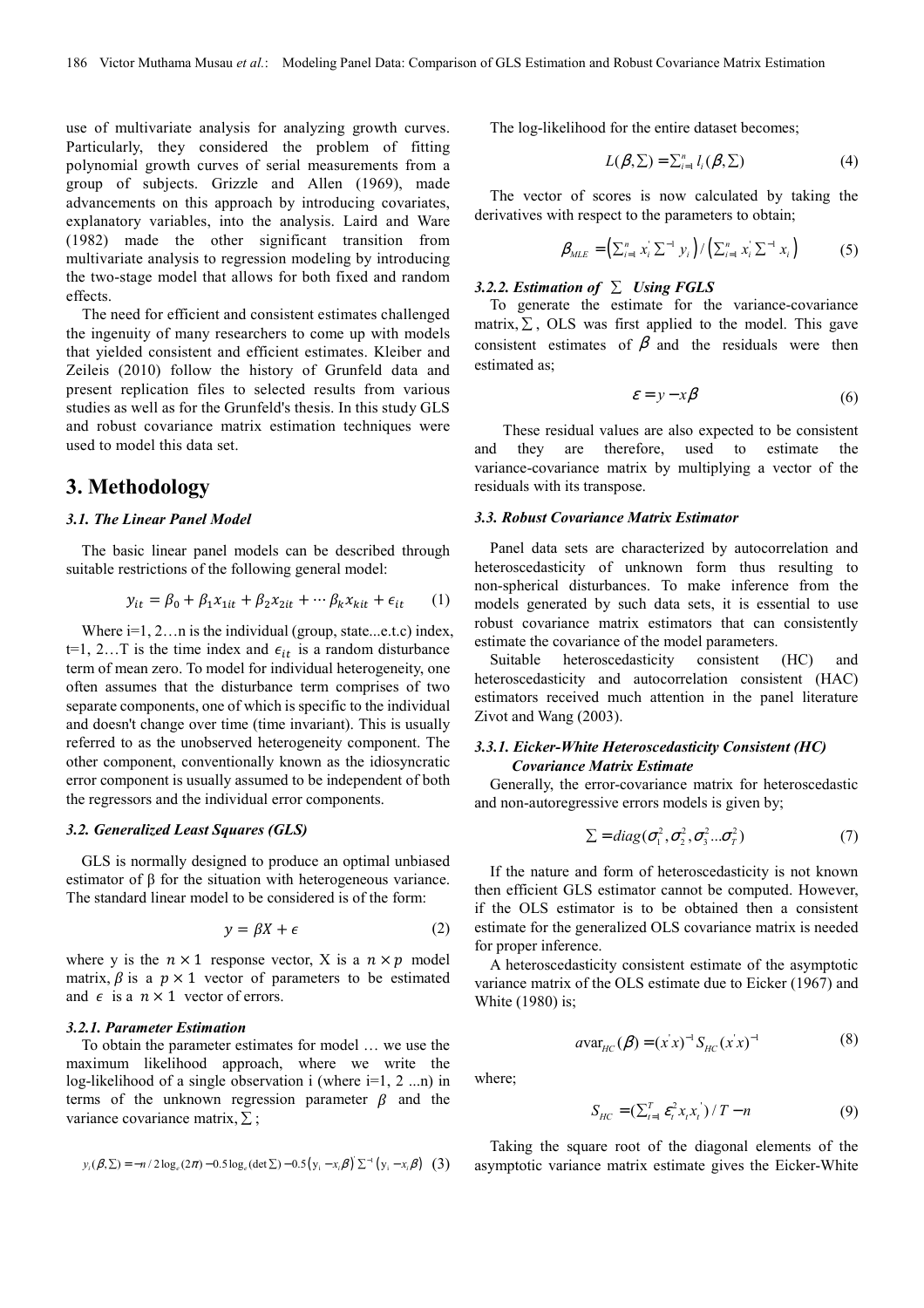heteroscedasticity consistent standard errors (HCSEs) for the least squares estimates.

A number of heteroscedasticity consistent estimators of the asymptotic variance matrix have been proposed whose difference is on the effect imposed to the squared OLS residual. They include;

$$
HC0 = (x^2 - x^2)^{-1} x' diag(\varepsilon_i^2) x (x^2 - x^2)^{-1}
$$
 (10)

This estimator is arrived at by placing the  $i^{th}$  squared error into the  $i<sup>th</sup>$  row of the diagonal of the variance-covariance matrix, using the OLS residuals as estimators of the errors. The entries on the main diagonal of this estimator are the estimated squared standard errors of the regression coefficients.

The second estimator on the other hand, given by;

$$
HC1 = n(x'x)^{-1} x' diag(\varepsilon_i^2) x(x'x)^{-1} / n - p - 1 \qquad (11)
$$

focuses on adjusting the degrees of freedom for HC0. For HC1 every squared OLS residual is now multiplied by a factor of  $n / n - p - 1$ .

The third estimator is closely similar to HC1 but instead of a degree-of-freedom adjustment, the  $i^{th}$  squared OLS residual is now weighted by the reciprocal of  $(1 - h_{ii})$  where  $h_{ii}$  are the leverage values and are the diagonal elements of the matrix  $x(x|x)^{-1}x$ .

$$
HC2 = (x^2 - x^2)^{-1} x \, diag(\varepsilon_i^2 / 1 - h_{ii}) x (x^2 - x^2)^{-1}
$$
 (12)

The use of leverage adjusted residuals is justified by the finite-sample bias of HC0 (Cribari-Neto, 2004 and Carroll, 2001) which is touted to be caused by the existence of points of high leverage in the *x* matrix.

The fourth estimator suggest to weight each squared OLS residual by the reciprocal of  $(1 - h_{ii})^2$  rather than  $(1 - h_{ii})$ .

$$
HC3 = (x^2 - x^2)^{-1} x \, diag(\varepsilon_i^2 / (1 - h_{ii})^2) x (x^2 - x^2)^{-1}
$$
 (13)

This estimator guarantees best performance to small samples as it gives less weight to high influential observations, Long and Ervin (2000).

The most recent estimator, HC4, derived by Cribari - Neto (2004) was developed with the aim of taking large leverage values into consideration before constructing the asymptotic variance matrix estimator.

$$
HC4 = (x^2 - x^2)^{-1} x' diag(\varepsilon_i^2 / (1 - h_{ii})^{\delta_i}) x(x^2 - x^2)
$$
 (14)

where;

$$
\delta_i = \min(4, nh_{ii} / p + 1)
$$

The exponent  $\delta_i$  controls the "discounting" level for the  $i<sup>th</sup>$  observation and with the point of truncation set at 4; the maximum amount of weighting is twice as much as HC3.

#### *3.3.2. Newey-West Heteroscedasticity and Autocorrelation Consistent (HAC) Covariance Matrix Estimate*

In several applications of panel regression, it is realized that the disturbance term may be both serially correlated and conditionally heteroscedastic. In such cases the error covariance matrix happens to be non-diagonal.

Considering certain assumptions about the nature of the error heteroscedasticity and serial correlation a consistent estimate of the generalized OLS covariance matrix can be computed. The most popular estimate, due to Newey and West (1987) has the form;

$$
a_{\text{Var}_{HAC}}(\beta) = (x^{\prime} x)^{-1} S_{HAC}(x^{\prime} x)^{-1} \qquad (15)
$$

where;

$$
S_{HAC} = \sum_{t=1}^{T} \mathcal{E}_t^2 x_t x_t + \sum_{l=1}^{q} w_l \sum_{t=l+1}^{T} (x_t \mathcal{E}_t \mathcal{E}_{t-l} x_{t-l} + x_{t-l} \mathcal{E}_{t-l} \mathcal{E}_t x_t)
$$

Is the estimated, long-run, non-parametric variance and  $w_l$  is the Bartlett weight function given by;

$$
w_l = 1 - l / q + 1
$$

### **4. Results and Discussion**

#### *4.1. Introduction*

This study used secondary datasets named Grunfeld in R under the package AER. To aid in the analysis of our datasets, several packages including, "nlme", "car", "AER", "zoo", "plm", "systemfit" and "lmtest" were loaded. "Sandwich" package was also employed when estimating the robust covariance matrix estimates. Descriptive analysis was performed and then specification testing of the panel model which involved testing for poolability, for individual or time unobserved effects and for correlation between the individual specific component and the regressors was then carried out before fitting the suggested models.

#### *4.2. Descriptive Statistics*

A descriptive analysis was first carried out with the aim of exploring our data sets in order to understand the underlying complex relationships. A coplot was first obtained which is a "conditioning" plot to show the distribution of investments over different years given the firms. Each bar of the eleven conditioning variables (firm) corresponds to one scatter plot. This correlation begins on the left-hand side of figure 1 for the firms, and this first bar (AR) corresponds to the scatter plot on the left-hand side. The scatter plots are then read from left to right.

Heterogeneity plots were also obtained and non-constant average of investments across the firms and the years as shown in figure 2 and figure 3 proved the presence of heterogeneity.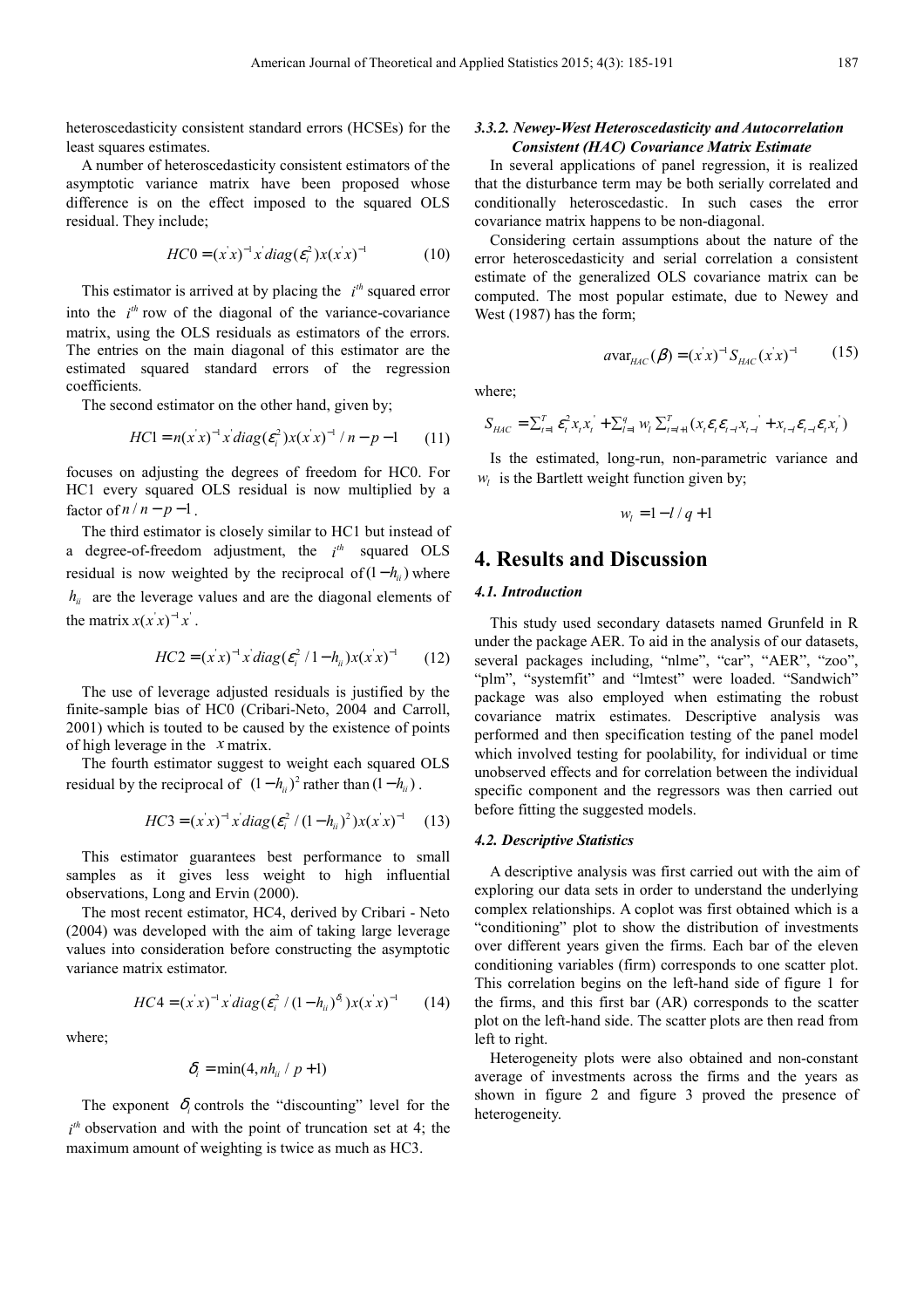

*Figure 1. Coplot for Grunfeld data set.* 





*Figure 2. Heterogeneity across the Firms.* 

*Figure 3. Heterogeneity across the Firms.* 

#### *4.3. Specification Test Results*

#### *4.3.1. Test for Poolability*

The application of Pooltest on our datasets returned an observed F-statistic of 5.72distributed as F (20,187). The associated p-value is less than 0.0001leading to rejection of the null hypothesis implying that our model parameters; constant and slope coefficients vary across individual firms and therefore individual effects have to be considered.

#### *4.3.2. Tests for Individual and Time Effects*

A test for the presence of individual and time effects in our datasets returned a chi-square test statistic of 874.752, with a p-value less than 0.0001 leading to rejection of the null hypothesis in favor of the alternative hypothesis. The study therefore, concludes that there are significant individual and time effects in the residuals.

After establishing the presence of individual and time effects in the residuals, we now check on the relationship between the individual-specific component and the regressors. This is with the aim of finding the optimal model for our datasets between random effects model and fixed effects model. Our choice between fixed and random effects specifications is based on Hausman-type tests, which compares the two estimators under the null of no significant difference (Hausman 1978).

Application of the Hausman test to our datasets returned a chi-square test statistic of 3.9675with a p-value of 0.1376which is greater than 0.05thus we fail to reject the null hypothesis. The study therefore, concludes that endogeneity is not a problem for the random effects estimator implying that both random and fixed effects estimators are consistent but random effects estimator is efficient.

#### *4.3.3. Tests for Cross-Sectional Dependence*

Application of this test to our data sets returned a test statistic, Z=5.695and an associated p-value less than 0.0001leading to rejecting the cross-sectional independence hypothesis of the test.

#### *4.3.4. Tests for Heteroscedasticity*

Application of the Breusch-Pagan test of homoscedasticity in our data sets returned a test statistic, BP=342.2976and an associated p-value less than 0.0001leading to rejection of the homogenous hypothesis.

The study therefore, concludes that our residuals have non-constant variance across all the cross-sections. This can further be examined by looking at the group specific variances as shown in table 1.

From the results in table 1, sandwich estimators returned the smallest variances followed by the estimators under heteroscedastic feasible generalized least squares and then the estimators under pooled ordinary least squares except for a few firms where this was not the case. Three firms; General motors, US steel and General electric returned the highest variances indicating that they had the biggest difference between the predicted values and the observed values as compared to the other firms.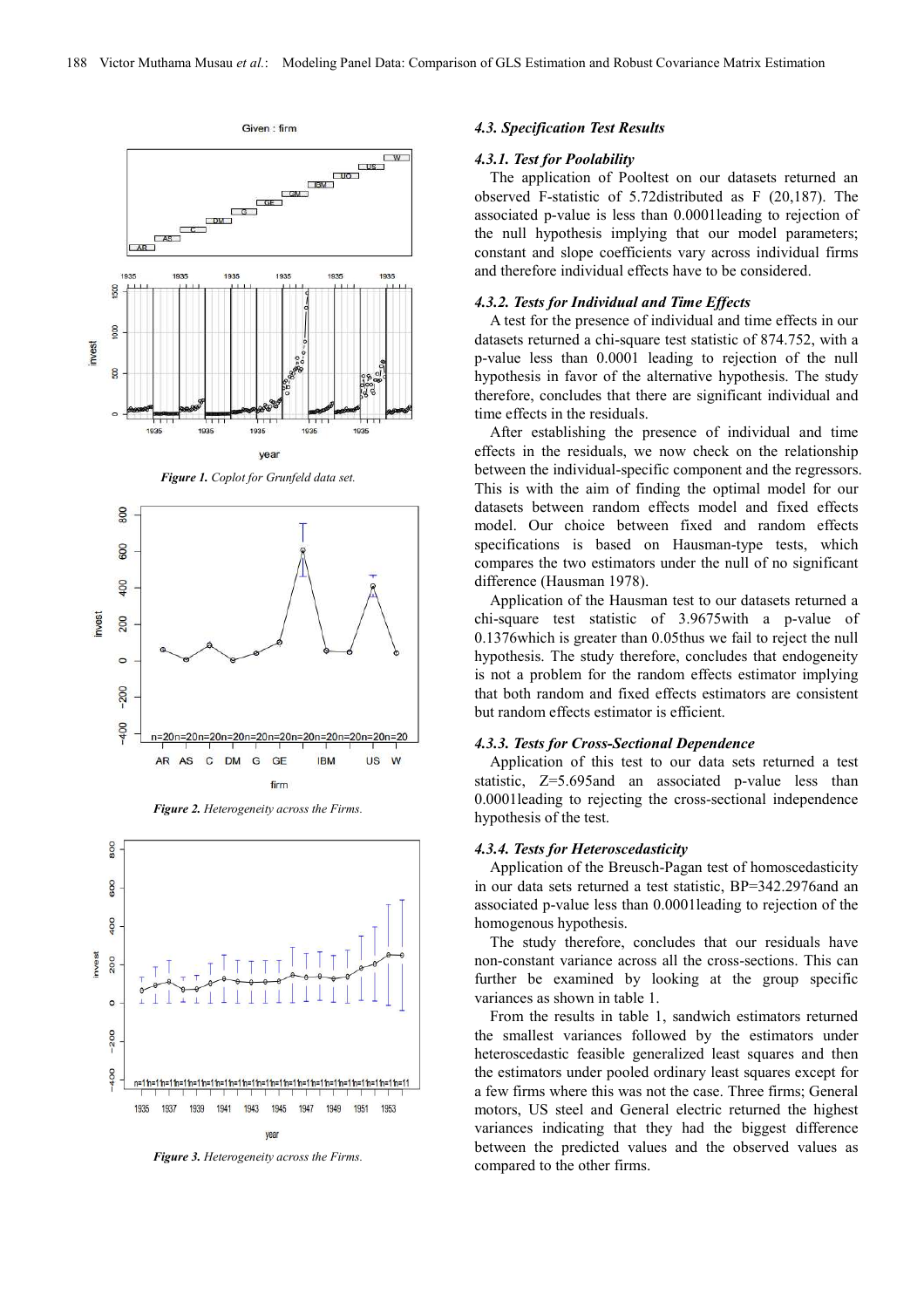*Table 1. Group Specific Variances under different Models.*

| <b>Firms</b>             | <b>OLS</b> | <b>Het FGLS</b> | Sandwich  |
|--------------------------|------------|-----------------|-----------|
| <b>General Motors</b>    | 22289.39   | 41092.053       | 22459.814 |
| <b>US</b> Steel          | 30271.57   | 40175.892       | 9130.961  |
| General Electric         | 34204.25   | 22528.607       | 2753.116  |
| Chrysler                 | 452.894    | 578.942         | 187.501   |
| <b>Atlantic Refining</b> | 3673.75    | 736.040         | 162.188   |
| <b>IBM</b>               | 138.173    | 71.976          | 23.276    |
| Union Oil                | 803.455    | 97.420          | 30.739    |
| Westinghouse             | 2383.15    | 1549.59         | 296.051   |
| Goodyear                 | 2529.13    | 836.079         | 138.454   |
| Diamond Match            | 34.533     | 27.264          | 3.748     |
| American Steel           | 147.524    | 58.039          | 8.927     |

The heteroscedasticity and autocorrelation so far established leads to non-spherical disturbance. We therefore, result to using conventional regression-based strategies to address this problem.

#### *4.4. Generalized Least Squares Results*

The parameter estimates of the GLS model fitted in our data sets are as shown in table 2.

*Table 2. Parameter Estimates of GLS Model.*

|         | Value      | <b>Std.Error</b> | t-value   | p-value |
|---------|------------|------------------|-----------|---------|
| Value   | 0.09149933 | 0.00719557       | 12.716067 |         |
| Capital | 0.28637486 | 0.03385900       | 8.457866  |         |

From the results in table 2 we note that both of the regressor variables (value and capital) have p-values which are less than 0.05and therefore they are significant in explaining the dependent variable of our data sets (investment). Both value and capital influence investment positively as their associated coefficients have a positive magnitude. A single unit change in value which is marked as the price of common shares causes investment, defined as additions to plant and equipment plus maintenance and repairs, to increase by 0.09149933millions of dollars. Also a single unit change in capital, marked as the stock of plant and equipment, causes investment to increase by 0.28637486millions of dollars.

The resulting fitted GLS model is;

 $Y = 0.09149933X_1 + 0.28637486X_2$ 

where;

Y=investment,  $X_1$ =Value,  $X_2$ =Capital

#### *4.5. Feasible Generalized Least Squares Results*

The GLS results obtained are based on the assumption of known variance-covariance matrix of the error term, which is usually not the case. In a scenario where this matrix is not known, one has to result into using feasible GLS where ordinary least squares is first applied to the model and then the residuals are estimated. These residuals are expected to be consistent and they are used to estimate the variance-covariance matrix.

The parameter estimates of the FGLS model fitted in our data sets are as shown in table 3.

*Table 3. Parameter Estimates of FGLS Model.*

|         | Value    | <b>Std.Error</b> | t-value | p-value                 |
|---------|----------|------------------|---------|-------------------------|
| Value   | 0.103122 | 0.003957         | 26.06   | $< 2.0 \times 10^{-16}$ |
| Capital | 0.116644 | 0.011540         | 10.11   | $< 2.0 \times 10^{-16}$ |

From the results in table 3 we note that both of the regressor variables (value and capital) have p-values which are less than 0.05 and therefore they are significant in explaining the dependent variable (investment). Both value and capital influence investment positively as their associated coefficients have a positive magnitude. A single unit change in value causes investment to increase by 0.103122millions of dollars. Similarly, a single unit change in capital causes investment to increase by 0.116644millions of dollars.

The resulting fitted FGLS model is;

$$
Y = 0.103122X_1 + 0.116644X_2
$$

where;

Y=investment,  $X_1$ =Value,  $X_2$ =Capital

To compare the efficiency of the parameter estimates from the GLS and FGLS models we comparatively study their variances as shown in table 4. Those parameter estimates that have smaller variances are deemed to be more efficient. This is due to their small deviance from the true mean.

*Table 4. A Comparison between the Variance and Covariance of GLS and FGLS Estimates.*

|         | Value                  |                        | Capital                |                        |
|---------|------------------------|------------------------|------------------------|------------------------|
|         | <b>GLS</b>             | <b>FGLS</b>            | <b>GLS</b>             | <b>FGLS</b>            |
| Value   | $3.0824\times10^{-5}$  | $1.5658\times10^{-5}$  | $-9.0776\times10^{-5}$ | $-3.0587\times10^{-5}$ |
| Capital | $-9.0776\times10^{-5}$ | $-3.0587\times10^{-5}$ | $5.3378\times10^{-4}$  | $1.3317\times10^{-4}$  |

From the results in table 4 we observe that FGLS estimates have smaller variances as compared to the GLS estimates implying that they are more efficient. This can be attributed to the fact that, the GLS estimates are obtained under the assumption of known variance-covariance matrix of the error term which is normally not the case, while for FGLS model the variance-covariance matrix is data driven and therefore, no assumptions were made about its structure.

#### *4.6. Robust Covariance Matrix Estimation Results*

#### *4.6.1. Heteroscedasticity Consistent (HC) Estimates*

The function vcovHC was used to estimate four types of White's heteroscedasticity-consistent covariance matrix (known as the sandwich estimator). All the types assume no correlation between errors of different groups while allowing for heteroscedasticity across groups, so that the full covariance matrix of errors is a diagonal matrix.

To determine the most efficient Heteroscedasticity Consistent estimator for all the types, the study compares their standard errors as shown in table 5.The estimator with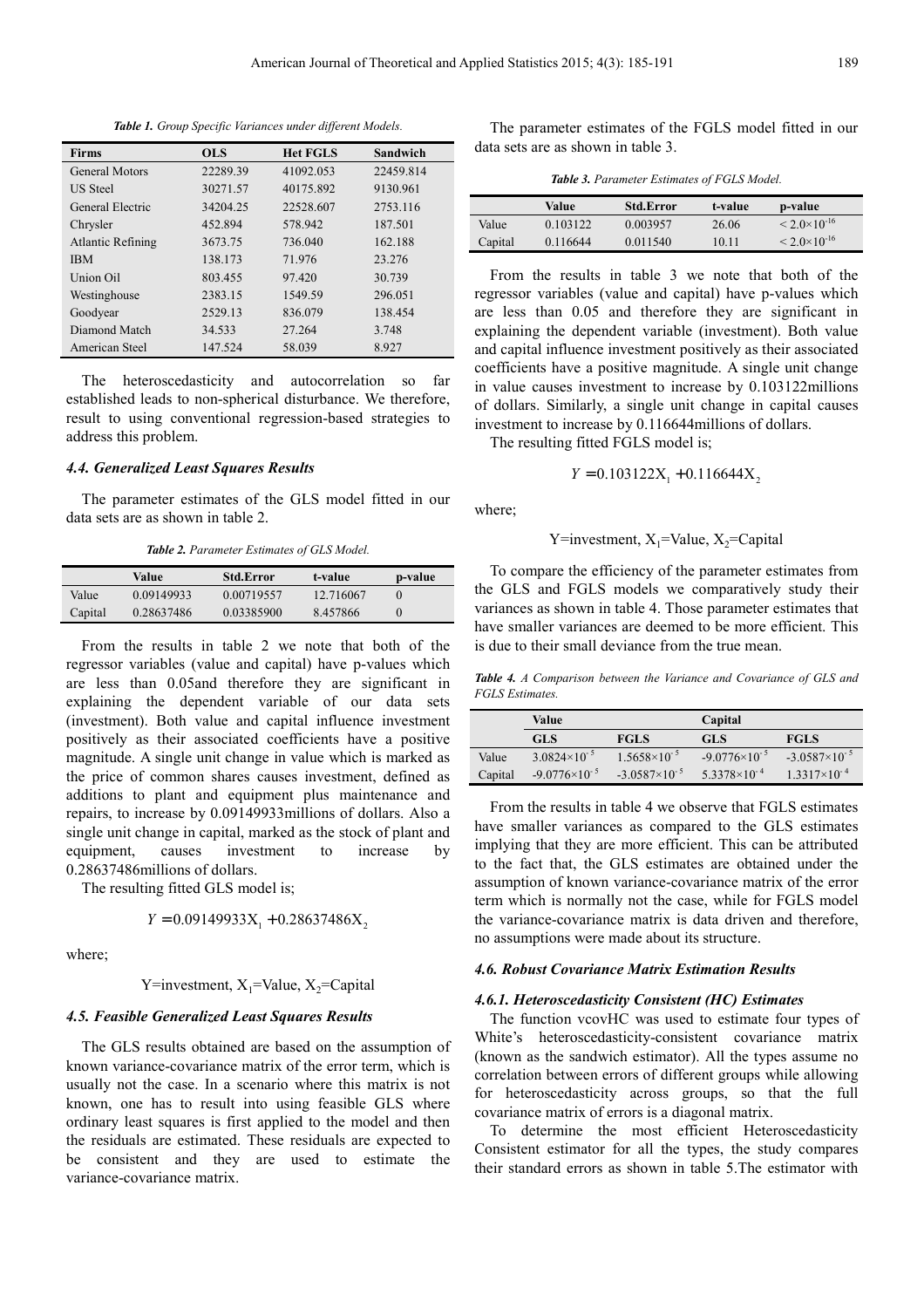the smallest standard error is touted to be the most efficient.

*Table 5. Standard errors given different types of HC.*

|                 | Value           | Capital    |
|-----------------|-----------------|------------|
| HCO             | $0.007117160^*$ | 0.04548306 |
| HC <sub>1</sub> | 0.007149733     | 0.04569122 |
| HC <sub>2</sub> | 0.007302228     | 0.04844756 |
| HC <sub>3</sub> | 0.007498911     | 0.05168857 |
| HC4             | 0.007884342     | 0.05898951 |

Where \* indicates the smallest standard error. From the results in table 5, Heteroscedasticity consistent type HC0returned the smallest standard errors for the estimates of both value and capital indicating that it is the most efficient estimator of all the heteroscedasticity consistent types.

#### *4.6.2. Heteroscedasticity and Autocorrelation Consistent (HAC) Estimate*

We note that the residuals in our data sets were both heteroscedastic and serially correlated thus leading to an error covariance matrix that is non-diagonal.

We therefore use the function vcovHAC to obtain a heteroscedasticity and autocorrelation consistent (HAC) covariance matrix estimate. The results of this estimate are shown in table 6.

*Table 6. Heteroscedasticity and Autocorrelation Consistent (HAC) Estimate.*

|         | Value           | Capital         |  |
|---------|-----------------|-----------------|--|
| Value   | 0.0002133486    | $-0.0003059557$ |  |
| Capital | $-0.0003059557$ | 0.0050457394    |  |

The square root of the leading diagonal elements of the HAC estimate in table 6 gives the heteroscedasticity and autocorrelation consistent standard errors (HAC-SEs) for the least squares estimates as shown in table 7

*Table 7. Standard errors for HAC Estimate.*

|         | Value       | Capital     |  |
|---------|-------------|-------------|--|
| HAC-SEs | 0.014606457 | 0.071033368 |  |

From the results in table 7 we note that HAC-SEs for the parameter estimates are bigger than the biggest HC estimates for the corresponding variables despite considering autocorrelation of the errors. This however, supports the results of the Hausman test on our data sets which implied that endogeneity is not a problem for the random effects estimator.

#### *4.7. Measure of Performance*

To find out which model fits our data sets better, the study considered two performance measures; Residual Sum of Squares (RSS) and the Non-parametric R-squared. The results of this assessment are shown in table 8.

*Table 8. Performance Measure for the different Models.*

|                   | RSS     | $\mathbf{R}^2$ |
|-------------------|---------|----------------|
| <i>POOLED OLS</i> | 1938557 | 80.58%         |
| GLS               | 2119923 | 78.29%         |
| FGLS              | 2155038 | 80.75%         |

From the results in table 8, 80.58% of the dependent variable (investment) was explained by the regressor variables (value and capital) according to the OLS model fitted under robust covariance estimation (sandwich). This model also returned the smallest residual sum of squares, 1938557, implying a smaller distance between the original observations and the fitted values as compared with the other models. Generalized least squares model was also fitted by specifying the structure of the correlation. 78.29% of the dependent variable was explained by the regressors under this model and the resulting residuals summed to 2119923.

By first estimating the variance covariance matrix of the residuals, feasible generalized least squares model was fitted and 80.75% of the dependent variable was explained by the regressors. However, this model returned the highest residual sum of squares, 2155038, implying a larger deviation between the original observations and the predicted values.

The study therefore concludes that, in terms of the non-parametric R squared, Feasible GLS gives a good fit of our datasets while in terms of residual sum of squares, pooled ordinary least squares performed better than both generalized least squares and feasible generalized least squares.

# **5. Conclusion and Recommendations**

The main aim of this study was to model panel data using the conventional regression based techniques and to compare the efficiency of the estimates returned by the suggested models. We squabble that the use of robust standard estimators instead of ignoring heteroscedasticity and autocorrelation when carrying out inferential tests in OLS regression, guarantees the researcher gratifying comfort in the legitimacy and power of those tests. This is why we argue that robust covariance matrix estimation and generalized least squares methods should be routinely used in panel data analysis to make sure that conclusions drawn on such research works are not compromised by heteroscedasticity.

This study considered the basic panel linear model pooled across all the cross-sections. The scope of this research can therefore, be expanded by considering panel linear models for each cross-section (firm) without pooling them. The detection of heteroscedasticity can also function as an impulsion for future research to realize the process producing heteroscedasticity in this data set.

#### **Nomenclature**

| FGLS: Feasible Generalized Lest Squares                |
|--------------------------------------------------------|
| GLS: Generalized Least Squares                         |
| HAC: Heteroscedasticity and Autocorrelation Consistent |
| HC: Heteroscedasticity Consistent                      |
| HCSE: Heteroscedasticity Consistent Standard Errors    |
| <b>OLS: Ordinary Least Squares</b>                     |
| RSS: Residual Sum of Squares                           |
|                                                        |